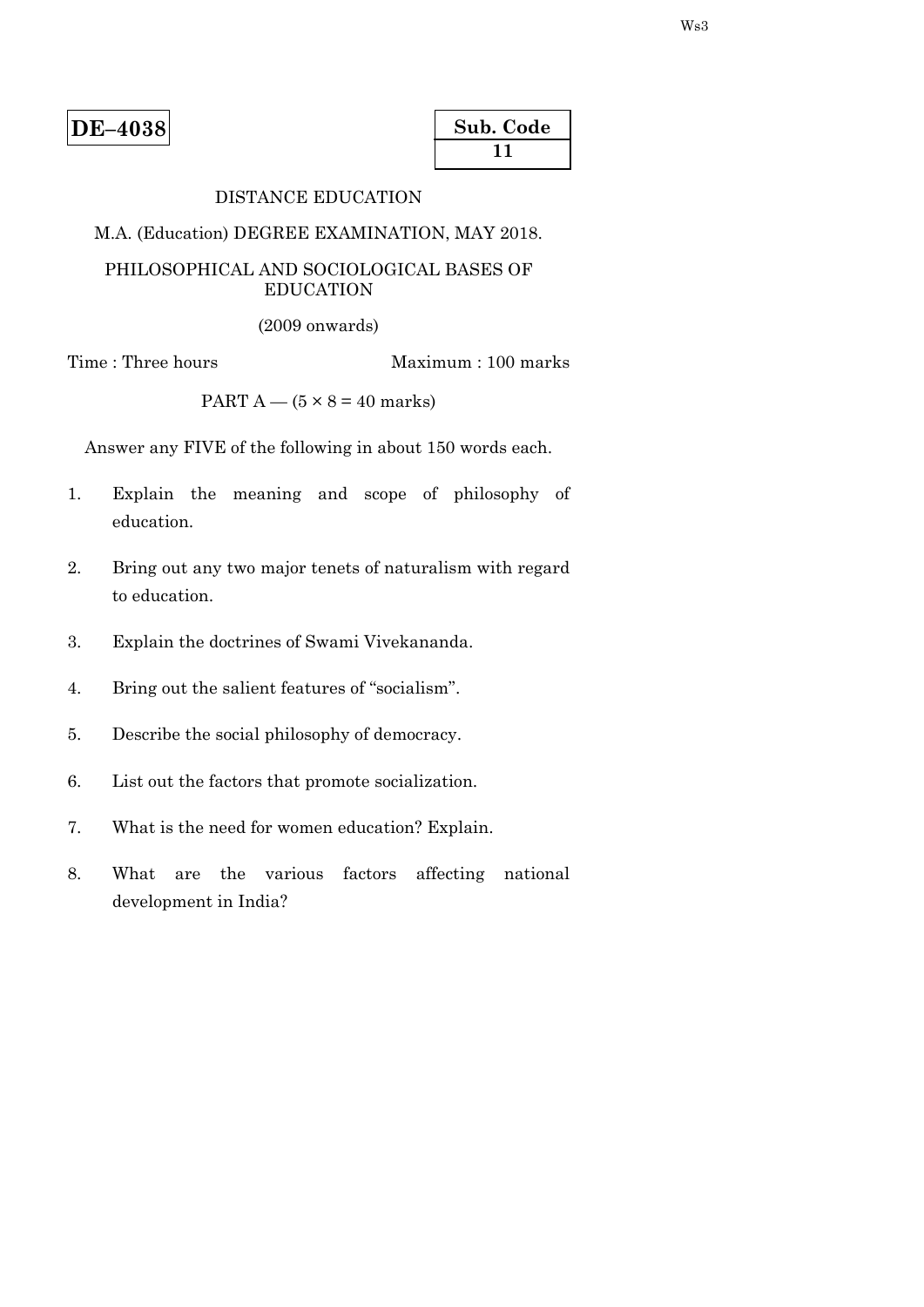PART B  $-$  (4  $\times$  15 = 60 marks)

Answer any FOUR questions in about 700 words each.

- 9. Compare and contrast the educational philosophies of naturalism and idealism.
- 10. Examine the role of education as an instrument of social change.
- 11. Critically examine the contributions of Sri Aurobindo to Indian education system.
- 12. Explain the concept of 'Education for International Understanding. Discuss the ways and means of promoting it through education.
- 13. Explain the various factors affecting the maintenance of global peace.
- 14. "Equality of Education is exercised in India". Do you agree? Justify your answer.
- 15. Describe the problems of social stratification and justify the reservation policies of the government to minimize social inequality.

————————

**DE–4038** <sup>2</sup>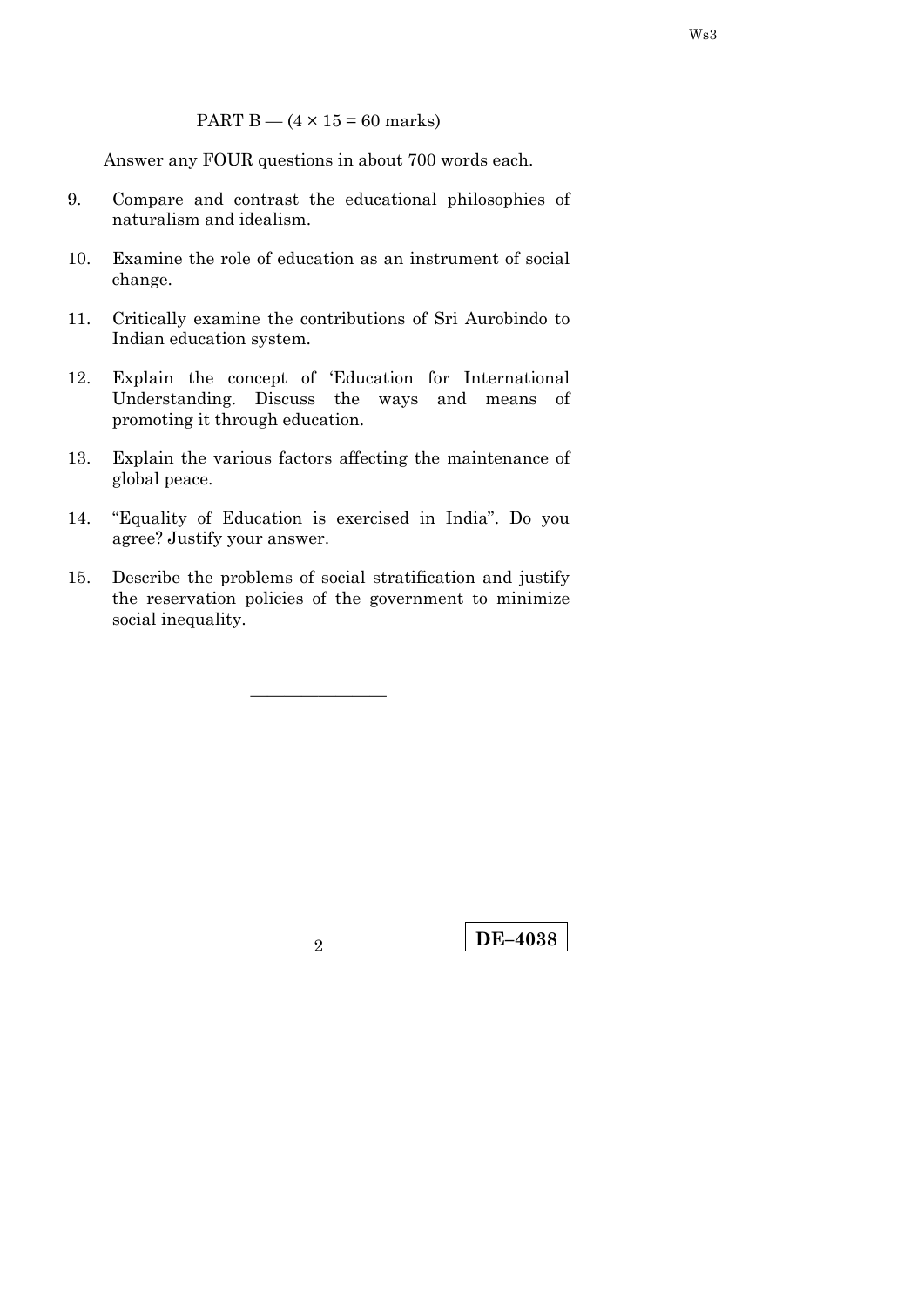| Sub. Code |  |
|-----------|--|
| 12        |  |

# DISTANCE EDUCATION

M.A. (Education) DEGREE EXAMINATION, MAY 2018.

# ESSENTIALS OF EDUCATIONAL PSYCHOLOGY

(2009 onwards)

Time : Three hours Maximum : 100 marks

SECTION  $A - (5 \times 8 = 40$  marks)

Answer any FIVE of the following.

- 1. Define educational psychology. List down any five aims of educational psychology.
- 2. Differentiate growth and development.
- 3. Define motivation. Bring out its functions.
- 4. Explain multifactor theory of intelligence.
- 5. Define personality. Portray your views on trait theory of personality.
- 6. Portray a few strategies to enhance memory of a person.
- 7. State the principles of metacognitive instructions.
- 8. Give an account on Koblers' theory of learning.

SECTION B —  $(4 \times 15 = 60$  marks)

Answer any FOUR of the following.

- 9. Distinguish and explain Thorndike and Skinner's theory of learning.
- 10. Discuss the role of sense organs in the process of cognition.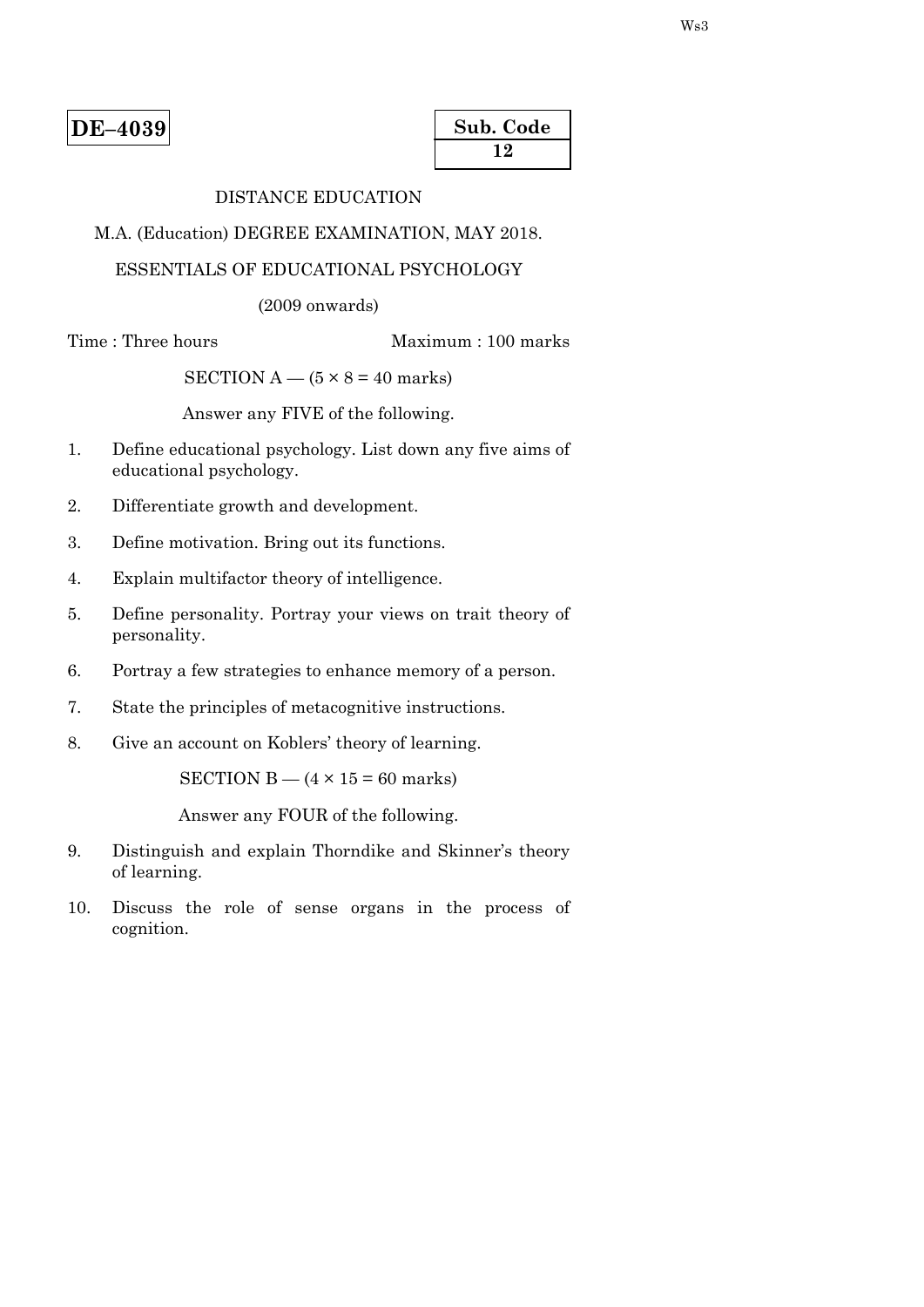- 11. Define metacognition. Write on the determinants of metacognition.
- 12. Enunciate the various types of intelligence tests.
- 13. Make an attempt on Maslow's theory of need hierarchy.
- 14. "Heredity and Environment plays a dominant role in growth and development" – Discuss.

- 15. Write short notes on the following:
	- (a) Emotional intelligence.
	- (b) Achievement motivation.
	- (c) Transfer of learning.

**DE–4039** <sup>2</sup>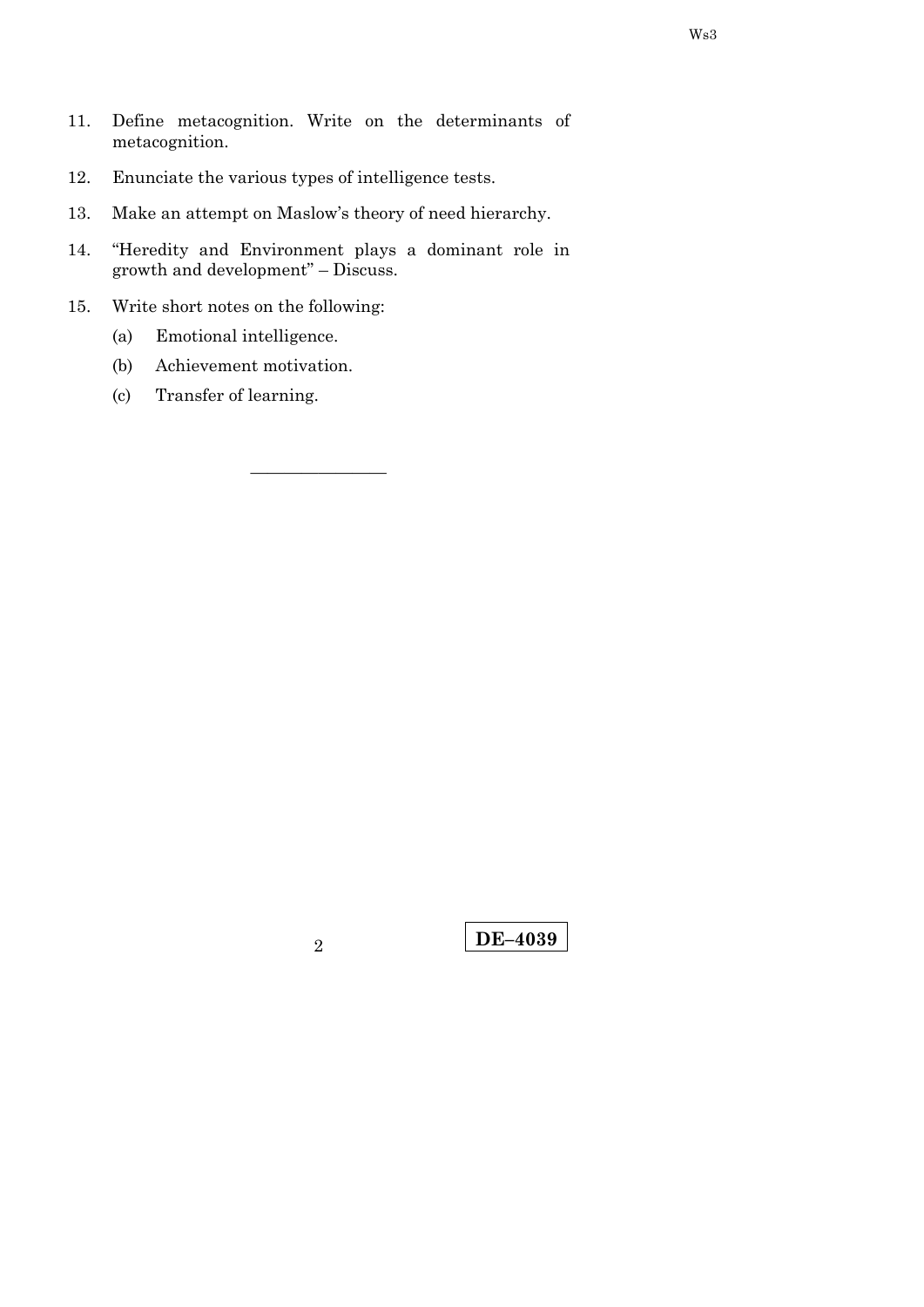| Sub. Code |  |
|-----------|--|
| 13        |  |

# DISTANCE EDUCATION

M.A. (Education) DEGREE EXAMINATION, MAY 2018.

#### CURRICULUM DESIGN PROCESS

(2009 onwards)

Time : Three hours Maximum : 100 marks

SECTION  $A - (5 \times 8 = 40$  marks)

Answer any FIVE of the following in about 300 words each.

- 1. Describe the principles of curriculum designing.
- 2. Explain systems approach to curriculum construction.
- 3. State the need for curriculum evaluation.
- 4. State the important features of team teaching.
- 5. What are the major components for making an effective curriculum?
- 6. What are the characteristics of a good textbook?
- 7. What are audio visual devices? State their advantages in curriculum transaction.
- 8. Bring out the need for curriculum revision.

SECTION B  $-$  (4  $\times$  15 = 60 marks)

Answer any FOUR questions in 700 words each.

- 9. Describe the factors influencing curriculum construction.
- 10. Differentiate between formative and summative evaluation.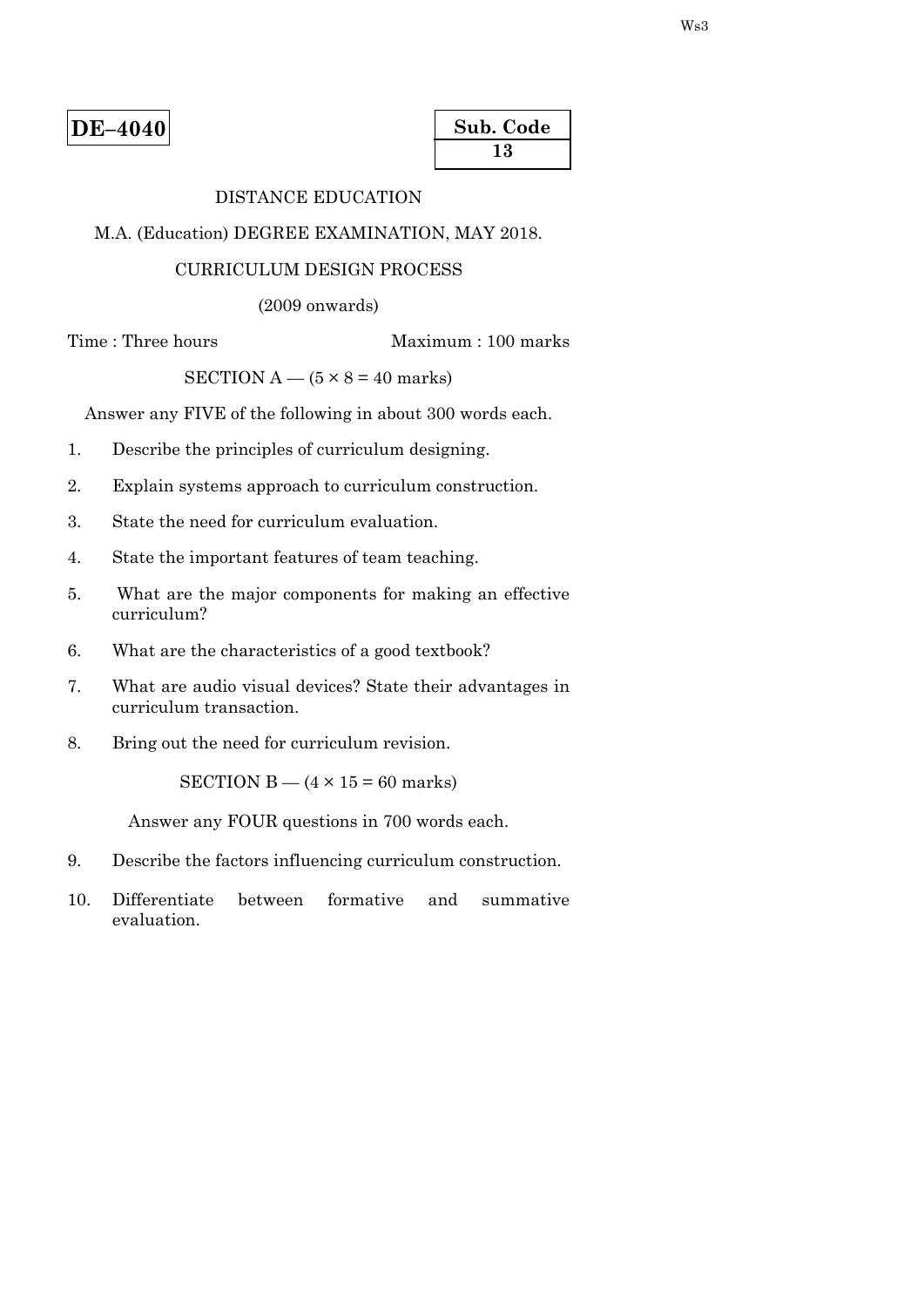- 11. Describe in detail about the various curricular development agencies.
- 12. Give a brief account on the various factors that act as determinants of curricular change.
- 13. Discuss the role of electronic devices in curriculum transaction and list out their advantages.
- 14. Explain the philosophical, sociological and psychological bases of curriculum.
- 15. "Designing of curriculum is a continuous process" Explain.

**DE–4040** <sup>2</sup>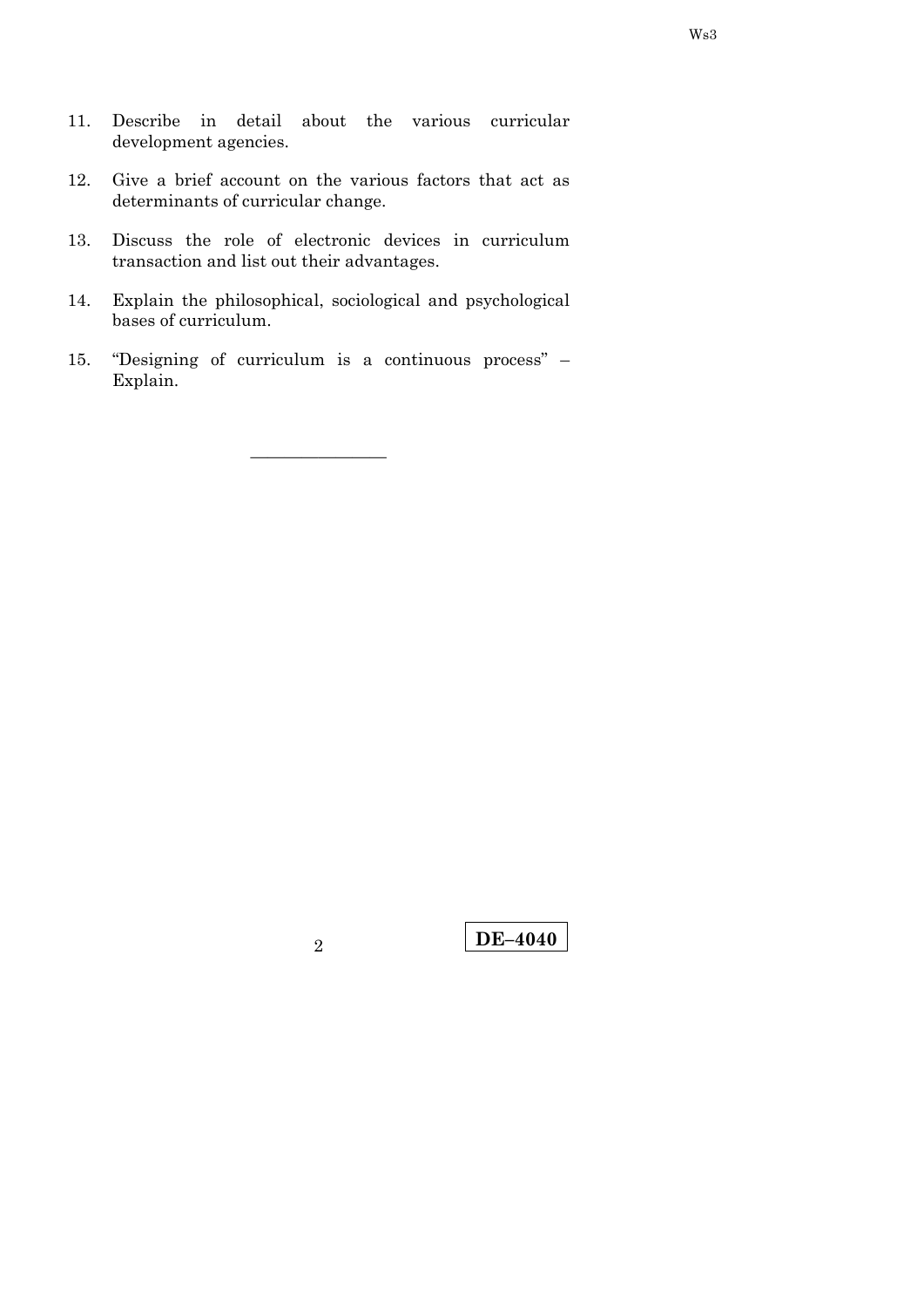| Sub. Code |  |
|-----------|--|
| 14        |  |

# DISTANCE EDUCATION

M.A. (Education) DEGREE EXAMINATION, MAY 2018.

# METHODS OF EDUCATIONAL INQUIRY

(2009 onwards)

Time : Three hours Maximum : 100 marks

SECTION  $A - (5 \times 8 = 40$  marks)

Answer any FIVE questions in about 150 words each.

- 1. State the chief sources of research problems.
- 2. Explain the types of hypothesis with examples.
- 3. Calculate the median for following data

Score: 70-64 65-59 50-54 55-49 45-39 40-34 35-29 30-24

F 4 6 7 10 9 5 3 2

- 4. Enumerate the characteristics of a good questionnaire.
- 5. Explain the steps involved in historical research.
- 6. What is the need for non-parametric techniques? Describe change point test.
- 7. Enumerate the criteria for evaluating a research report.
- 8. Give an account on review of related literature.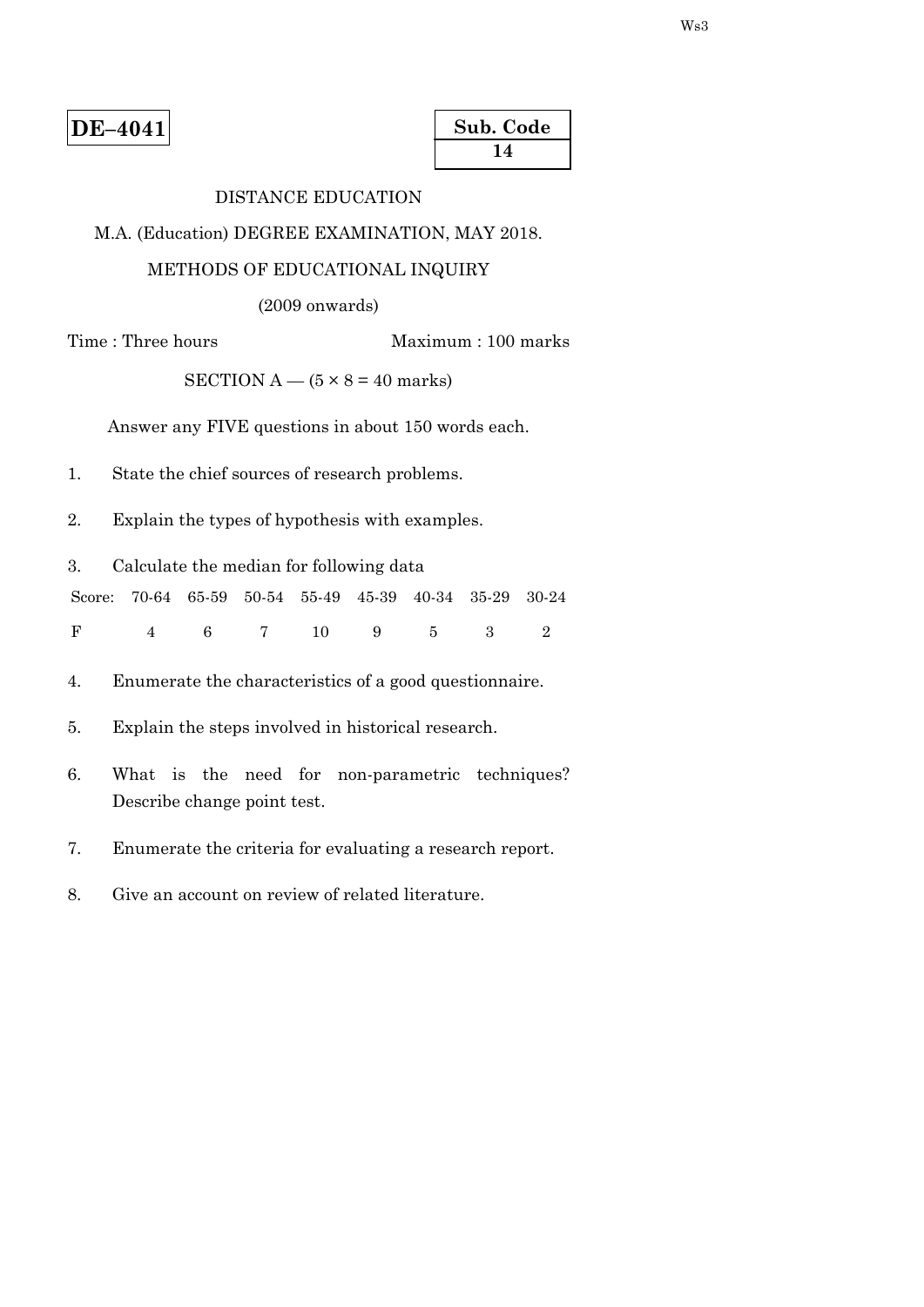SECTION B  $-$  (4  $\times$  15 = 60 marks)

Answer any FOUR questions in about 700 words each.

- 9. "A problem well put is half solved". Discuss.
- 10. Give an account on the functions of various funding agencies.
- 11. Discuss about Mann Whitney test.
- 12. State the characteristics of a good test and how will you establish the reliability of the test?
- 13. Two groups of 10 students each got the following scores in an attitude scale.

Group I 10 9 8 7 7 8 6 5 6 4 Group II 9 8 6 7 8 8 11 12 6 5

 Test the significance of the difference between means for both groups.

- 14. Describe interview as a technique of data collection.
- 15. Explain multiple regression. State the regression equations and its uses.

————————

2 **DE–4041**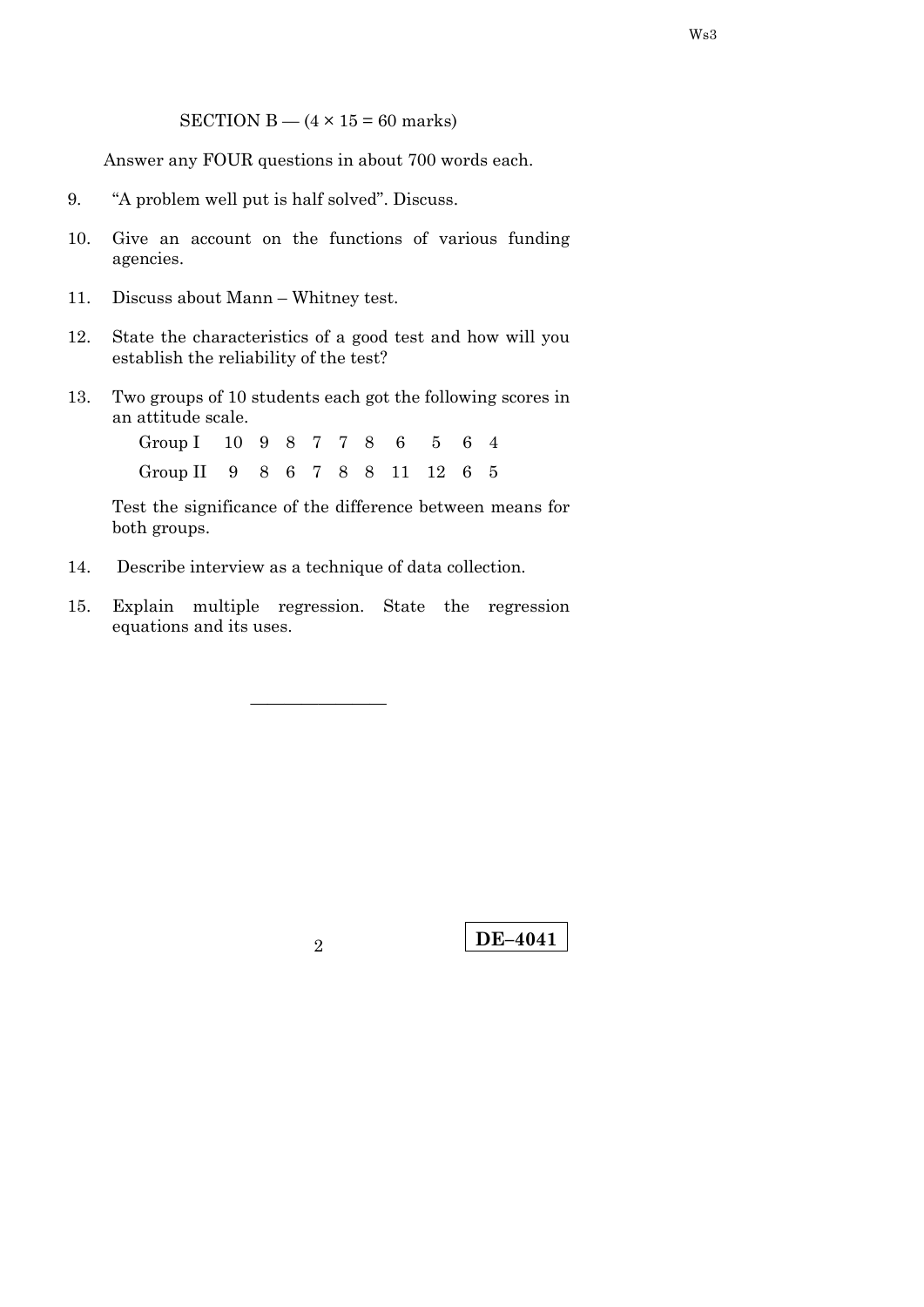| Sub. Code |  |
|-----------|--|
| 15        |  |

# DISTANCE EDUCATION

M.A. (Education) DEGREE EXAMINATION, MAY 2018.

# PERSPECTIVES OF EDUCATIONAL TECHNOLOGY

(2009 onwards)

# Time : Three hours Maximum : 100 marks

PART  $A - (5 \times 8 = 40$  marks)

Answer any FIVE questions.

- 1. Differentiate educational technology from technology in education.
- 2. Elucidate the phases of educational technology.
- 3. What are the components of communication?
- 4. "Verbal and Non-verbal communication is necessary for classroom communication" – Justify.
- 5. What do you know about 'Internet Web Based Learning'?
- 6. Write a note on high and low technology.
- 7. What do you know about SIM?
- 8. Give some limitations of using e-resources.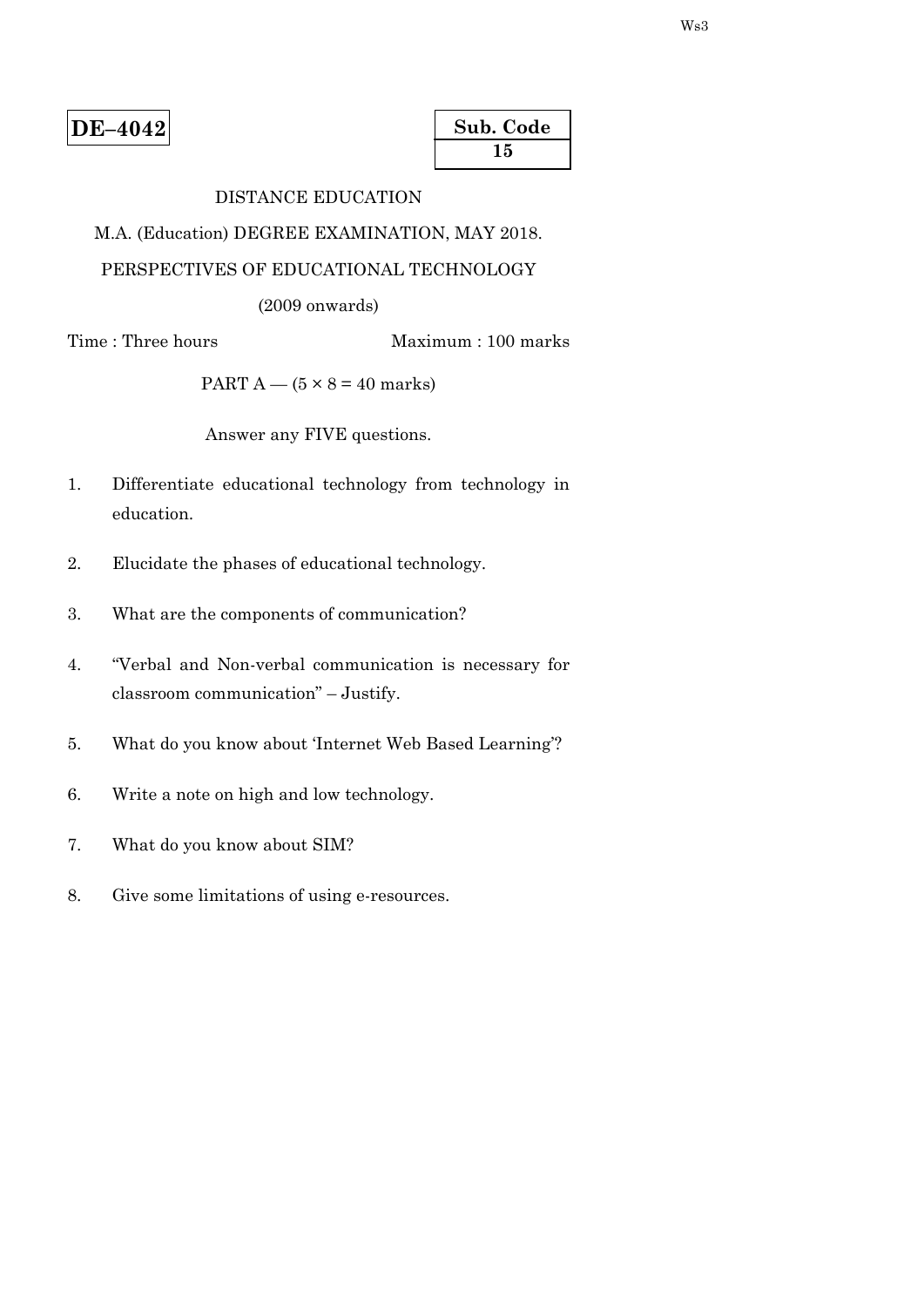PART B  $-$  (4  $\times$  15 = 60 marks)

Answer any FOUR questions.

- 9. Why Educational technology is referred to as a system? Describe how it could be applied to educational technology?
- 10. Explain in detail about the psychological, sociological and communication foundations of educational technology.
- 11. Discuss in detail about the methods and media of communication.
- 12. Explain how we could use the hardware and software in educational technology for effective learning.
- 13. Explain the significance of e-learning in self-learning and life long learning.
- 14. Describe the strategies and counseling methods of correspondence, open and distance education.

————————

15. Discuss why we should integrate ICT in education?

**DE–4042** <sup>2</sup>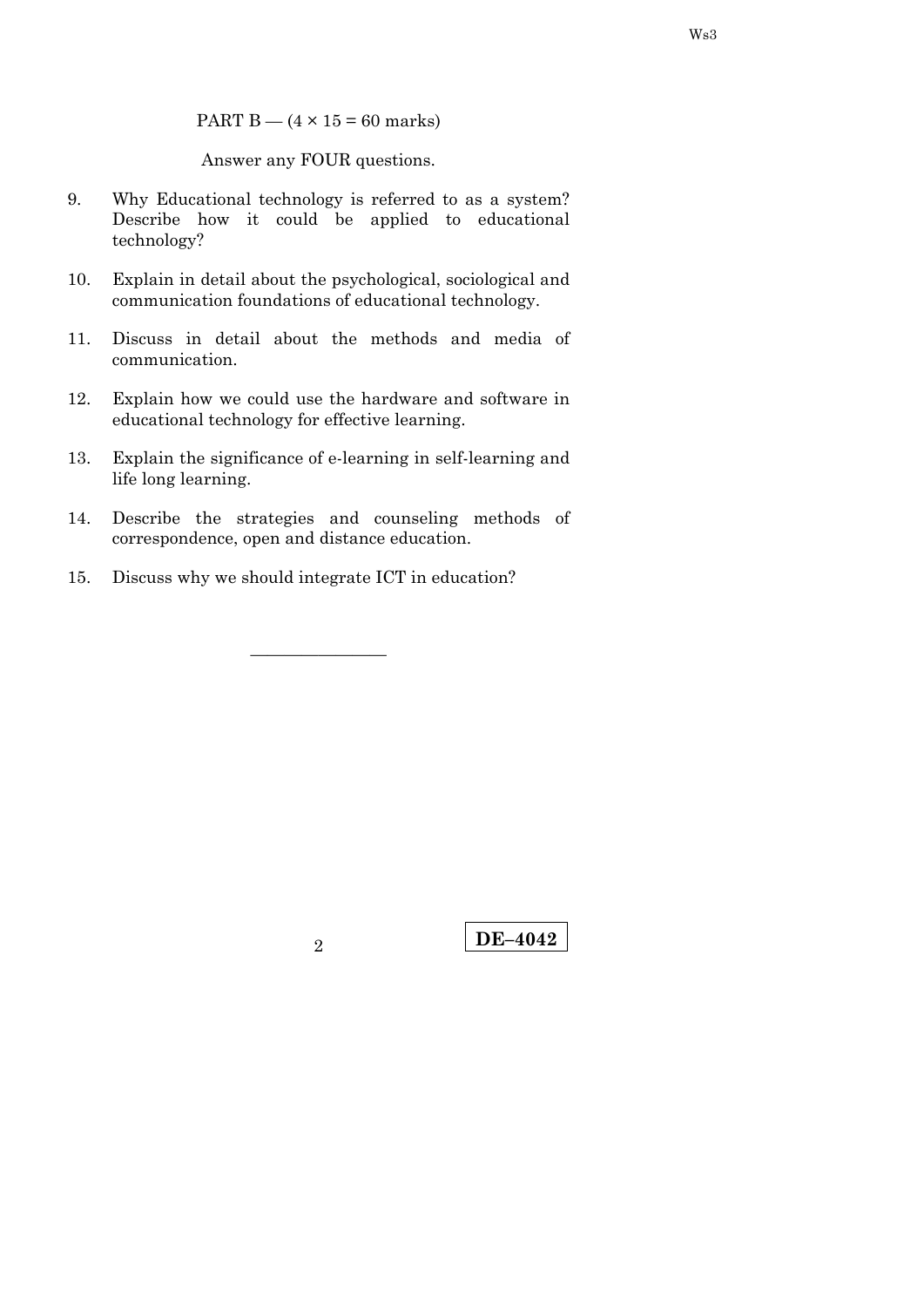| Sub. Code |  |
|-----------|--|
| 22        |  |

# DISTANCE EDUCATION

M.A. (Education) DEGREE EXAMINATION, MAY 2018.

# PRINCIPLES OF EDUCATIONAL MANAGEMENT

(2009 onwards)

Time : Three hours Maximum : 100 marks

SECTION  $A - (5 \times 8 = 40$  marks)

Answer any FIVE questions.

- 1. Bring out the characteristics of education management.
- 2. What are the functions of education management?
- 3. State the principles of education administration.
- 4. What do you mean by MBO in education? Explain.
- 5. How can organisational competence be enhanced? State the strategies.
- 6. Write short note on the following:
	- (a) TQM.
	- (b) ISO.
- 7. Elucidate the meaning and significance of 'Direction'.
- 8. What is called 'Academic Audit'? Explain in detail.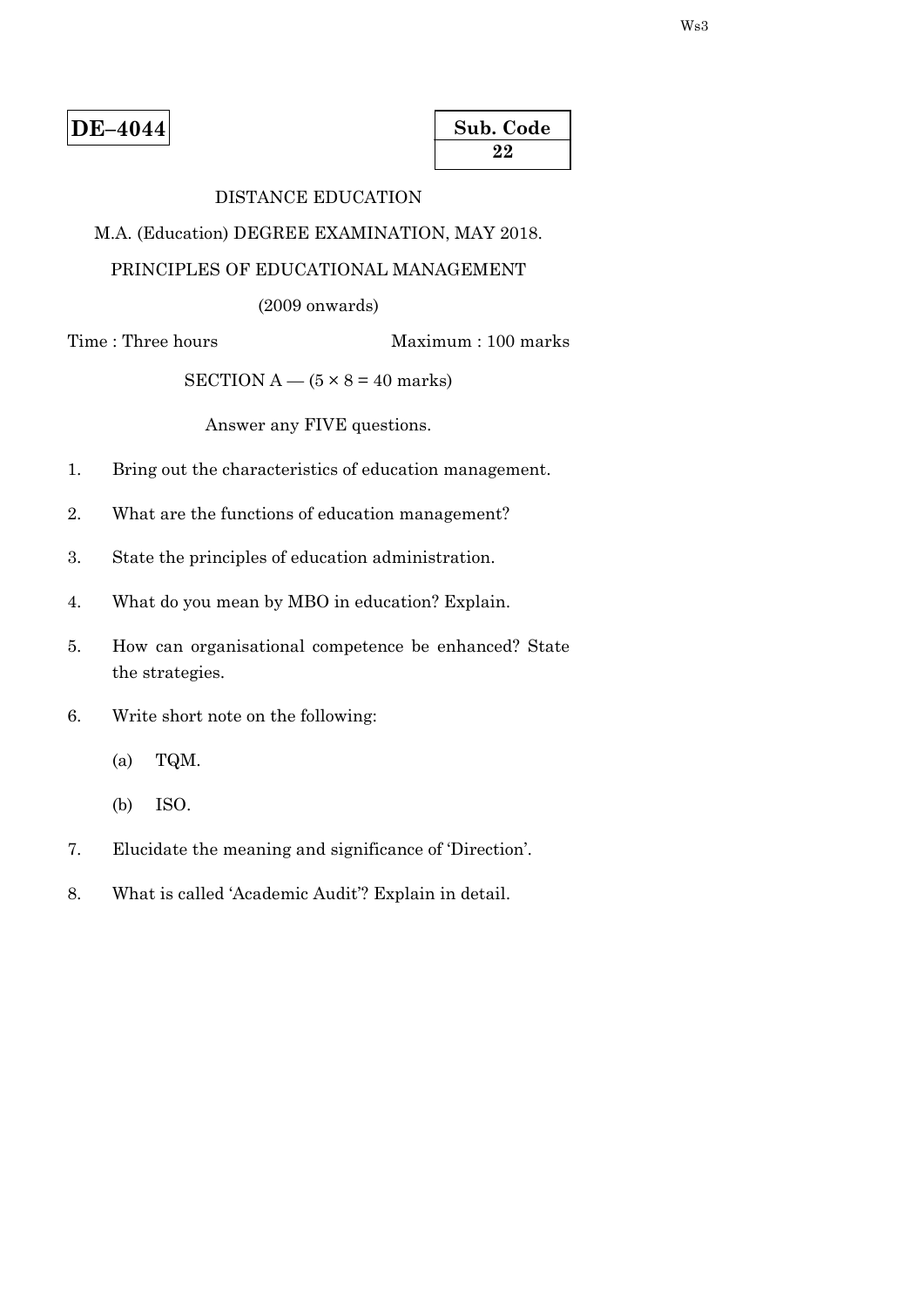SECTION B  $-$  (4  $\times$  15 = 60 marks)

Answer any FOUR questions in about 750 words each.

- 9. State the principles of effective communication. What are the methods to overcome the barriers of communication?
- 10. State the motivational theories and their impact on educational management.
- 11. Explain the process of education planning and also the steps involved.
- 12. What are the different styles of leadership? What are the qualities needed to be a successful educational leader?
- 13. What is the process in decision-making? Explain its types in detail.
- 14. What are the techniques involved in co-ordination? State the importance of co-ordination in education institutions.
- 15. What do you learn about 'Control'? State its meaning, need, process and techniques.

————————

Ws3

**DE–4044** <sup>2</sup>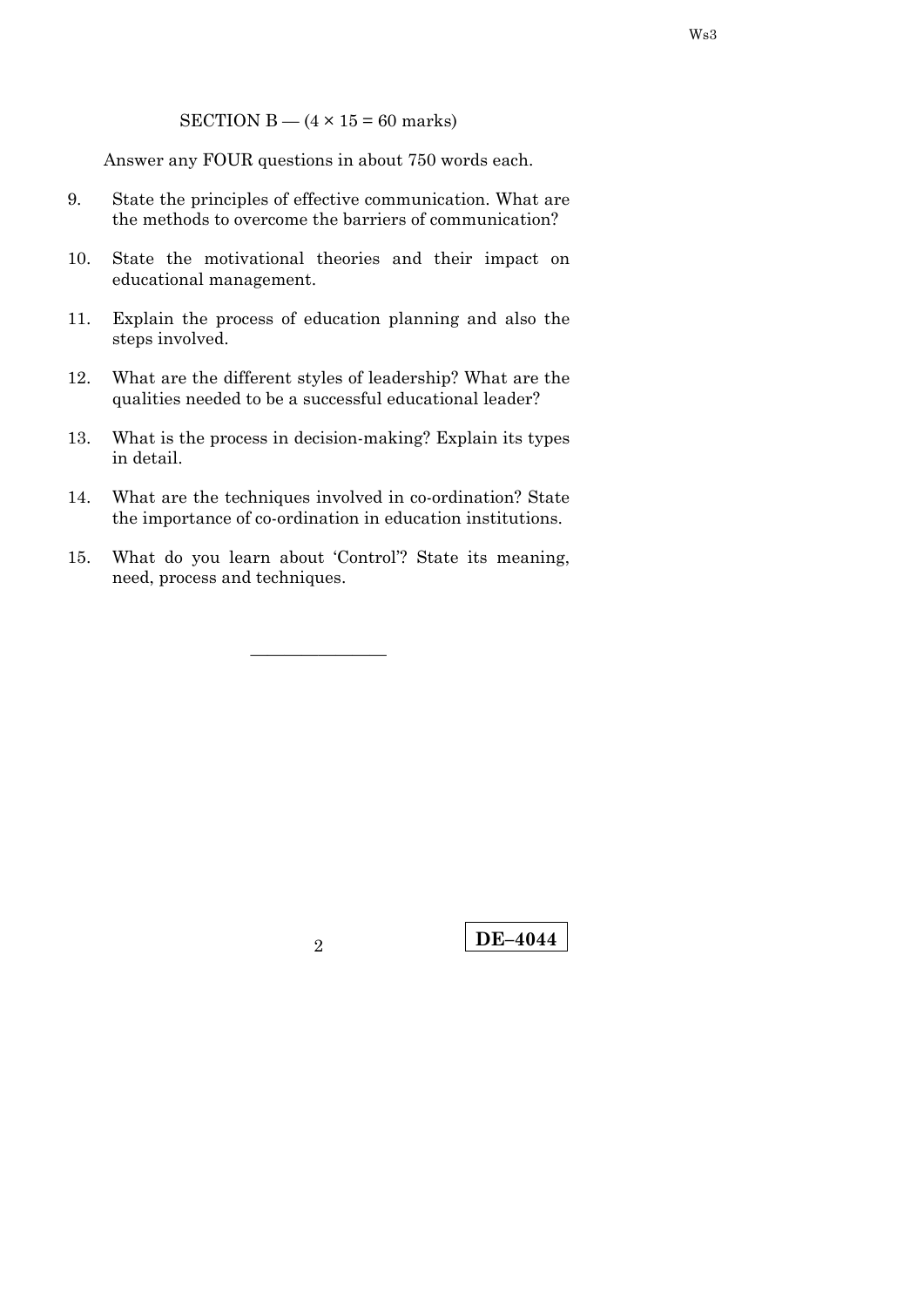# DISTANCE EDUCATION

### M.A. (Education) DEGREE EXAMINATION, MAY 2018.

# GUIDANCE AND COUNSELING

(2009 onwards)

Time : Three hours Maximum : 100 marks

SECTION  $A - (5 \times 8 = 40$  marks)

Answer any FIVE questions in about 300 words each.

- 1. Mention the profile of a competant guide.
- 2. Distinguish between guidance and counselling.
- 3. Draw the portrait of a helper and a trainee.
- 4. What are the realistic levels of aspiration?
- 5. What is the need for self-esteem?
- 6. Explain the concept of self-directed behaviour.
- 7. What do you mean by 'self-actualisation'?
- 8. Explain cognition.

SECTION B —  $(4 \times 15 = 60$  marks)

Answer any FOUR of the following in about 700 words.

- 9. Describe the elements and the characteristics of counselling.
- 10. Discuss the personal models of counselling for teaching.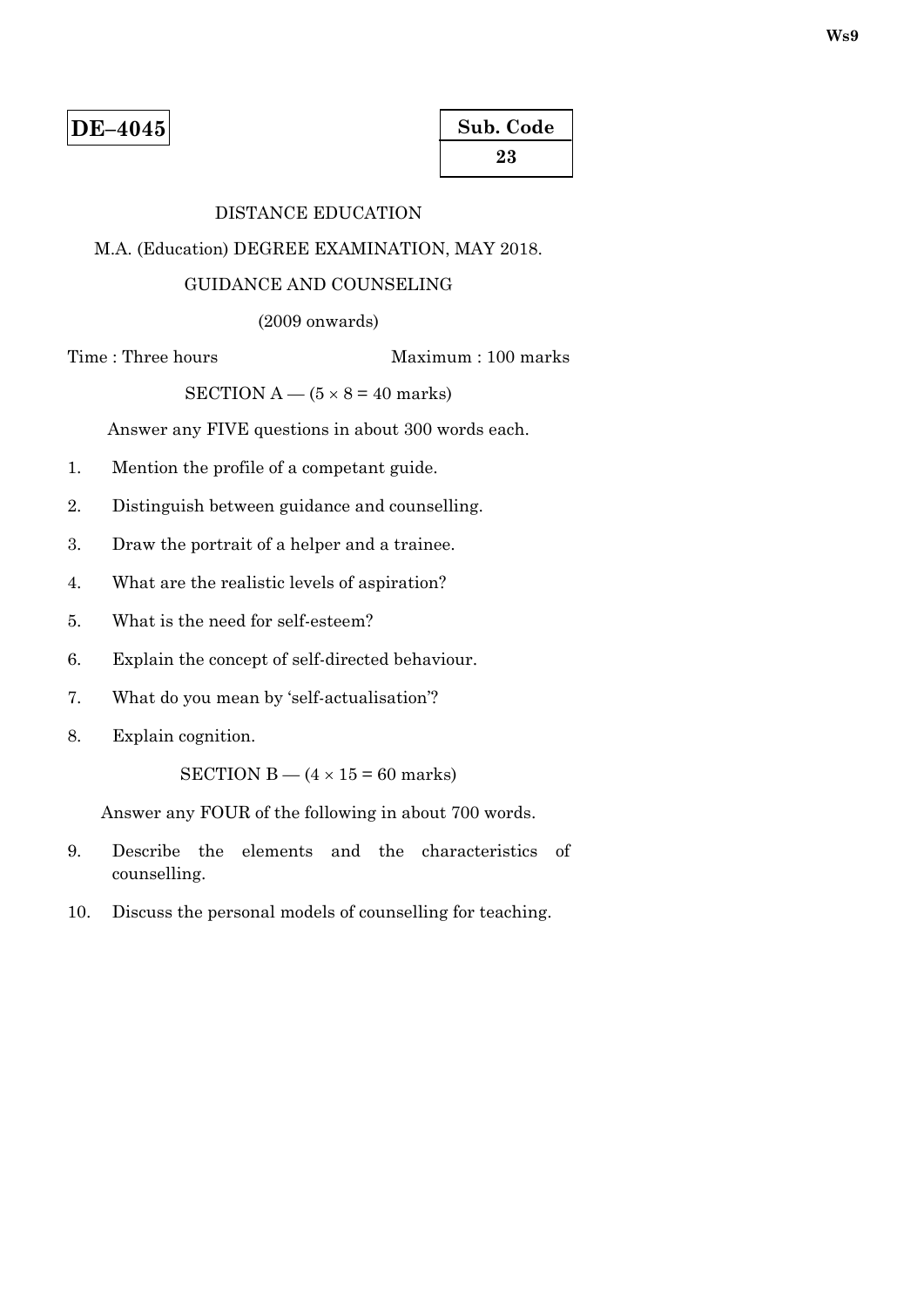- 11. What are the types of counselling? Explain each in detail.
- 12. Explain the Egan model of counselling.
- 13. Describe the philosophical and sociological foundations of guidance and counselling.
- 14. What are the characteristics of a good counsellor?
- 15. Explain how counselling is done in the field of education.

**Ws9**

**DE–4045** 2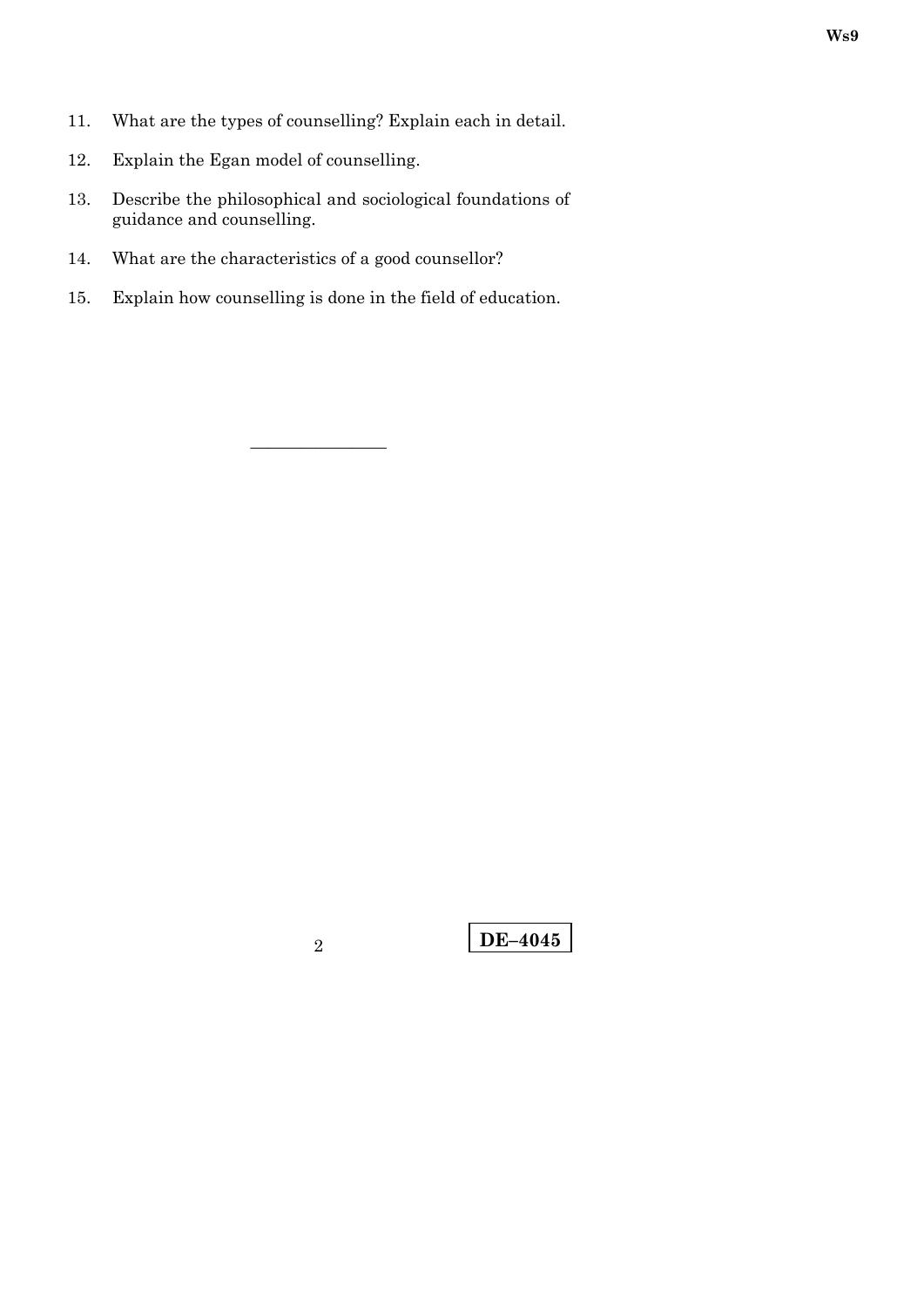| Sub. Code |  |
|-----------|--|
| 24        |  |

# DISTANCE EDUCATION

M.A. (Education) DEGREE EXAMINATION, MAY 2018.

#### QUALITY ISSUES IN EDUCATION

(2009 onwards)

Time : Three hours Maximum : 100 marks

SECTION  $A - (5 \times 8 = 40$  marks)

Answer any FIVE questions in about 300 words each.

- 1. Define 'quality control'.
- 2. Why is there a need for quality in higher education?
- 3. How is quality assessed?
- 4. What is the concept of performance indicators?
- 5. What are the types of quality assessment?
- 6. Explain the process of accreditation.
- 7. What are the major objectives of academic audit?
- 8. Explain the international practices of accreditation.

SECTION B  $-$  (4  $\times$  15 = 60 marks)

Answer any FOUR questions in about 700 words each.

- 9. List out the factors influencing quality.
- 10. Describe the performance indicators of NAAC.